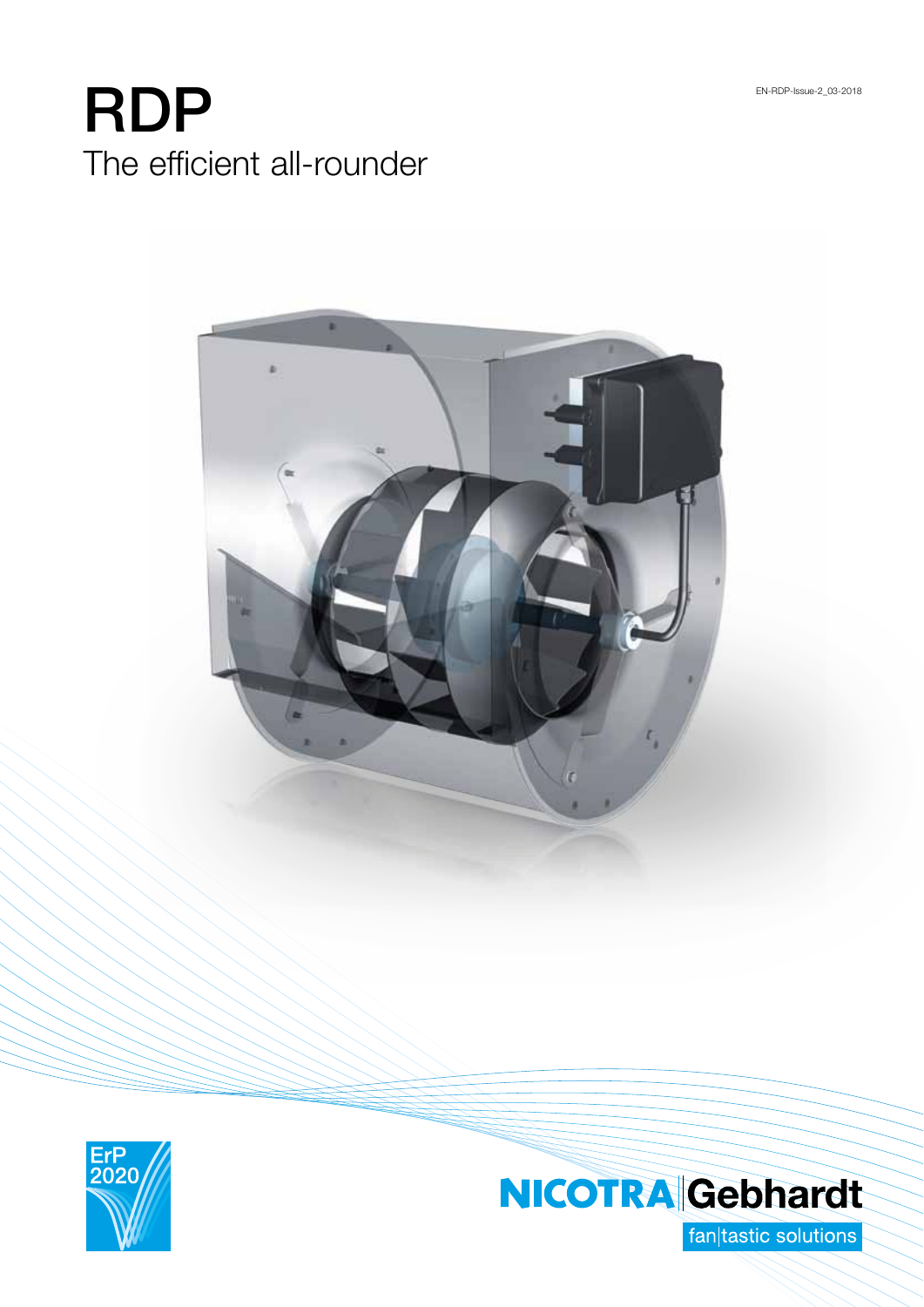## The efficient all-rounder

## The new alternative to the classical belt-driven RDH

The fifteen year success of our RDH belt driven fans is now combining with the more recent success of the high-efficiency drive system developed for DDMP products.

A new lightweight aluminium impeller is the additional innovation of this project.

RDP is a single drop-in unit, integrating fan, motor and power-control unit.



### RDP is reducing all customer costs:

#### 1) Lower purchase cost.

- Design optimized for mass production.
- No need for base frame, belt drive and protective guard.

#### 2) Lower installation and setup costs.

- No further assembly operation.
- Plug and play electronics don't need configuring.

#### 3) Low operational cost.

- **IE5 EC direct-drive motors.**
- No belt losses.
- $\blacksquare$  Streamlined motor installation for optimum aerodynamics.

#### 4) Low maintenance cost.

No need for 6-monthly belt maintenance.

RDP range - Planned expansion

Long-life maintenance-free bearings.





#### 0 200 400 600 800 **psF [Pa]**  $\bar{a}^{1000}$ 1200 1400 1600 1800 0 2500 5000 7500 10000 12500 15000 17500 20000 22500 25000 27500 **qv [m3/h]** of the performance envelope 1.1 kW - 1-Ph 2.2 kW - 1 Ph  $-2.4$  kW - 3-Ph 4.0 kW - 3-Ph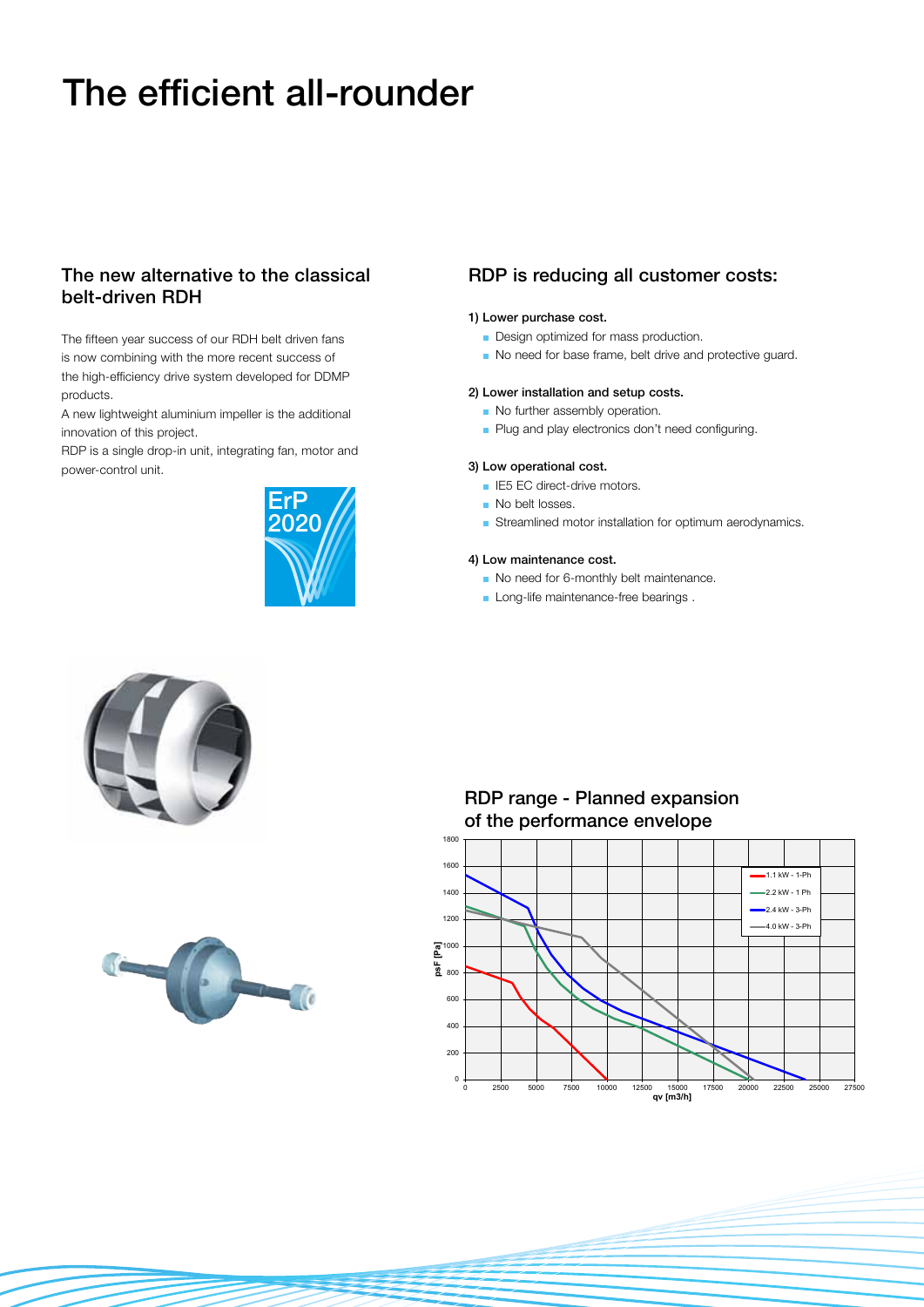## Technical features

- $\blacksquare$  All fan components are specifically designed to achieve the best integrated product.
- **n** "one-piece" integrated solution.
- Top rating efficiency.
- **Plug and play operation.**
- No configuration needed.
- Low noise level.
- High reliability.

## General features

- **Sensor-less control.**
- Simple installation due to plug and play.
- $\blacksquare$  Complete drive system IP 54.
- Designed for double inlet fans.
- C1 EMC compliancy on all range.

## Interface

- Analogue interface for speed control.
- $\blacksquare$  Daisy chain connectivity.
- Master-slave function.
- Full MODBUS interface compliancy.

## RDP range 2018

## Energy saving concept

- $\blacksquare$  New high efficiency permanent magnet motor.
- $\blacksquare$  New compact and streamlined motor design.
- High intensity neodymium magnets.
- $\blacksquare$  No obstruction of intake flow due to the control unit, which is fitted to the side-plate.
- Less aerodynamic losses.



| Size<br><b>Motor</b> | 280            | 315 | 355 | 400 | 450               | 500 | 560 | 630 |
|----------------------|----------------|-----|-----|-----|-------------------|-----|-----|-----|
| 1 kW / 1 Ph          | In production  |     |     |     |                   |     |     |     |
| 2.2 kW / 1 Ph        | In production  |     |     |     |                   |     |     |     |
| 2.4 kW / 3 Ph        | Available 2018 |     |     |     | Under development |     |     |     |
| 4 kW / 3 Ph          |                |     |     |     | Under development |     |     |     |